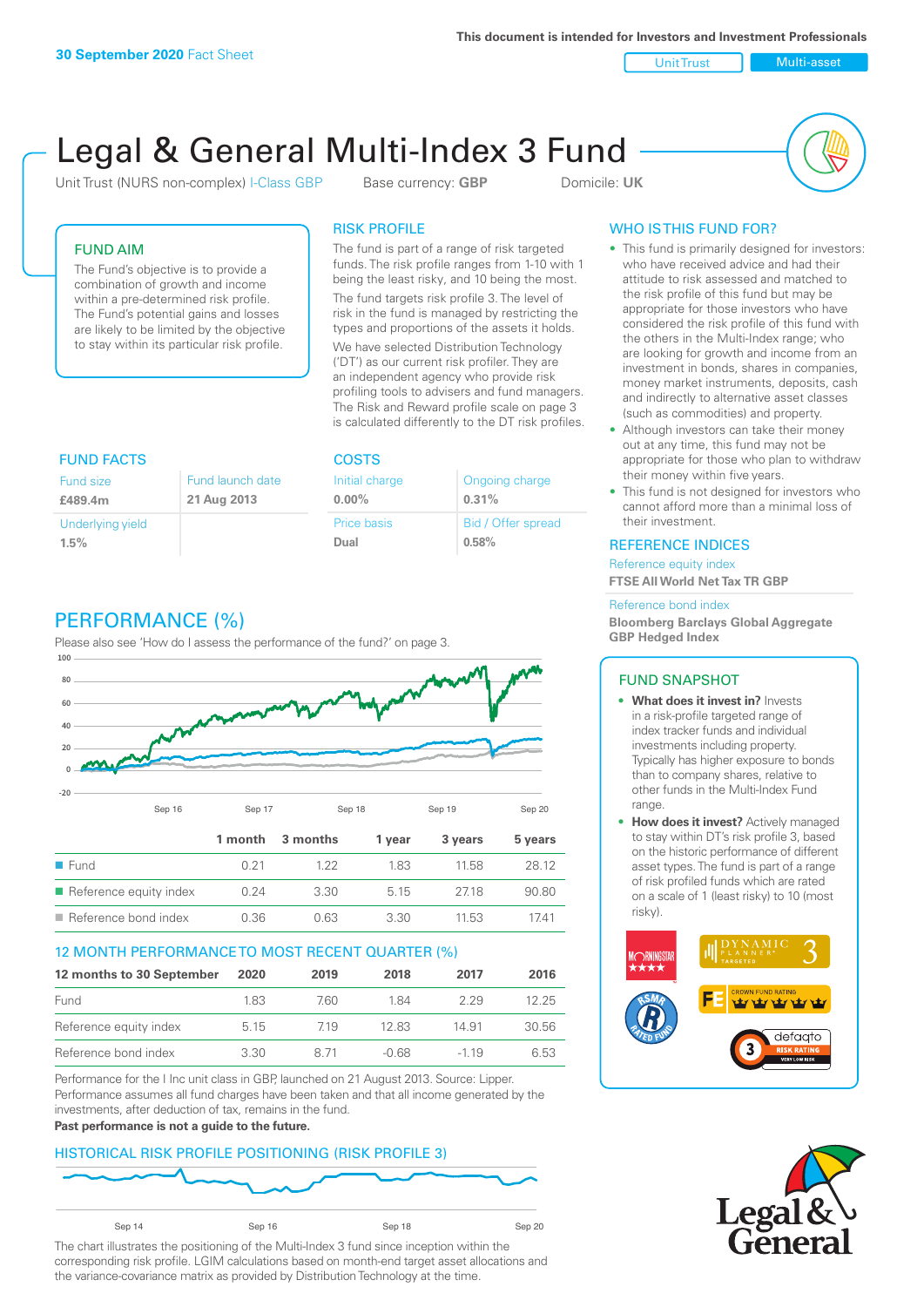# Legal & General Multi-Index 3 Fund

Unit Trust (NURS non-complex) I-Class GBP

# PORTFOLIO BREAKDOWN

All data source LGIM unless otherwise stated. Totals may not sum due to rounding.





#### FUND MANAGERS

The fund managers have responsibility for managing the multi-index fund range. They are part of the Multi-Asset Funds (MAF) team in LGIM. This team focuses on designing and managing multi-asset funds that are tailored to match the specific objectives of various client types. The team sits within a wider Asset Allocation team which combines both depth of experience with a broad range of expertise from different fields, including fund management, investment consulting and risk management roles.

# TOP 10 HOLDINGS (%)

| <b>GBP</b> Liquidity                | 16.5 |
|-------------------------------------|------|
| UK Corporates Index Trust           | 12.0 |
| Global Inflation Linked Index Trust | 9.0  |
| Global Corporates OEIC              | 7.0  |
| UK Gilts All stocks                 | 7.0  |
| High Income Trust                   | 6.5  |
| US Equities Index Trust             | 5.3  |
| UK Equities Index Trust             | 4.0  |
| Japan Equities Index Trust          | 3.5  |
| Aust 10yr                           | 3.5  |
|                                     |      |